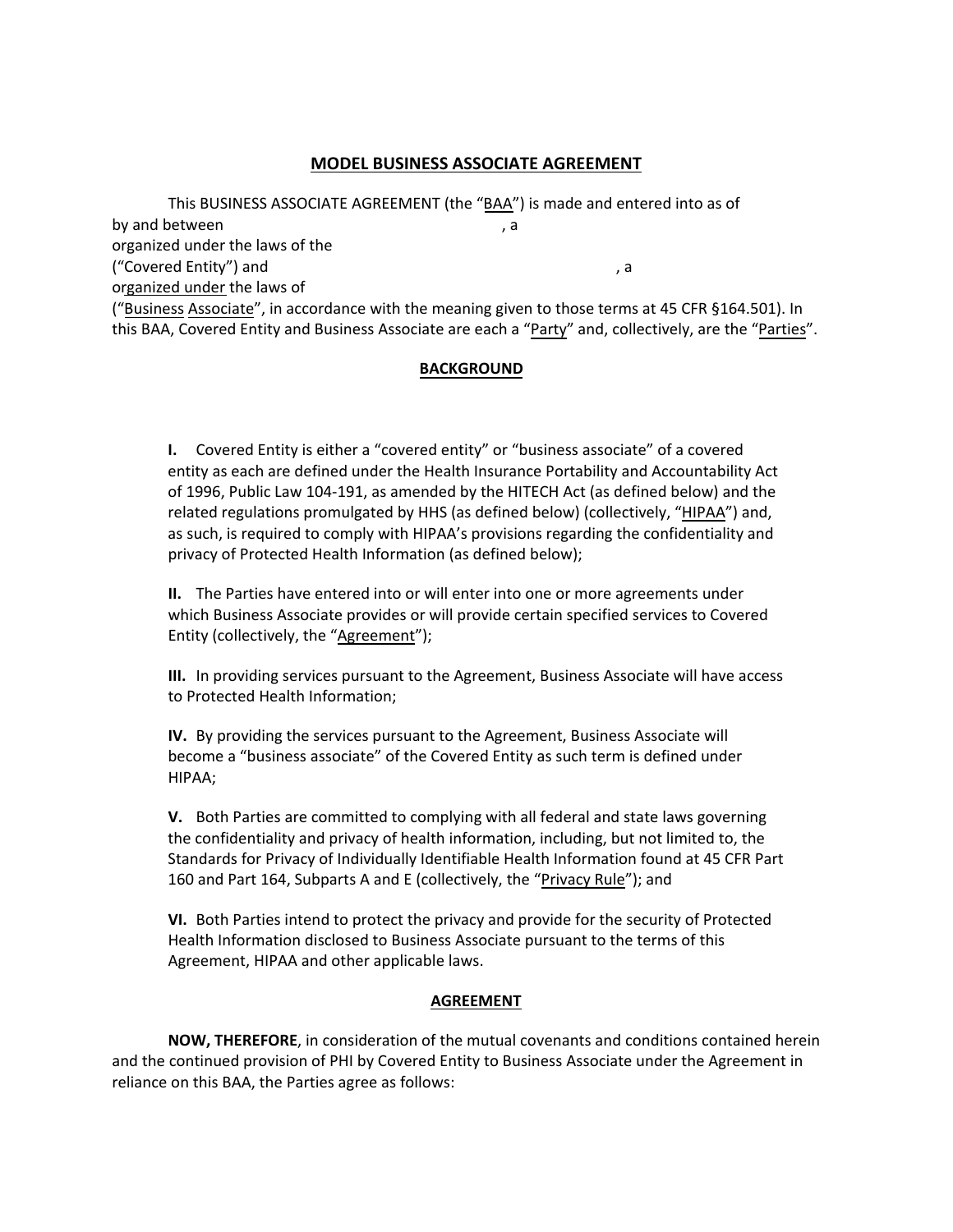terms in this Section 1 below. Any capitalized term used in this BAA, but not otherwise defined, has the **1. Definitions**. For purposes of this BAA, the Parties give the following meaning to each of the meaning given to that term in the Privacy Rule or pertinent law.

 **A.** "Affiliate" means a subsidiary or affiliate of Covered Entity that is, or has been, considered a covered entity, as defined by HIPAA.

 **B.** "Breach" means the acquisition, access, use, or disclosure of PHI in a manner not permitted under the Privacy Rule which compromises the security or privacy of the PHI, as defined in 45 CFR §164.402.

 **C.** "Breach Notification Rule" means the portion of HIPAA set forth in Subpart D of 45 CFR Part 164.

 **D.** "Data Aggregation" means, with respect to PHI created or received by Business combining of such PHI by Business Associate with the PHI received by Business Associate in its data analyses that relate to the Health Care Operations (defined below) of the respective meaning given to that term in the Privacy Rule. Associate in its capacity as the "business associate" under HIPAA of Covered Entity, the capacity as a business associate of one or more other "covered entity" under HIPAA, to permit covered entities. The meaning of "data aggregation" in this BAA shall be consistent with the

**E.** "Designated Record Set" has the meaning given to such term under the Privacy Rule, including 45 CFR §164.501.B.

**F.** "De-Identify" means to alter the PHI such that the resulting information meets the requirements described in 45 CFR §§164.514(a) and (b).

 **G.** "Electronic PHI" means any PHI maintained in or transmitted by electronic media as defined in 45 CFR §160.103.

**H.** "Health Care Operations" has the meaning given to that term in 45 CFR §164.501.

**I. "HHS"** means the U.S. Department of Health and Human Services.

 **J.** "HITECH Act" means the Health Information Technology for Economic and Clinical Health Act, enacted as part of the American Recovery and Reinvestment Act of 2009, Public Law 111-005.

 and includes a person who qualifies as a personal representative in accordance with 45 CFR **K.** "Individual" has the same meaning given to that term i in 45 CFR §§164.501 and 160.130 §164.502(g).

**L.** "Privacy Rule" means that portion of HIPAA set forth in 45 CFR Part 160 and Part 164, Subparts A and E.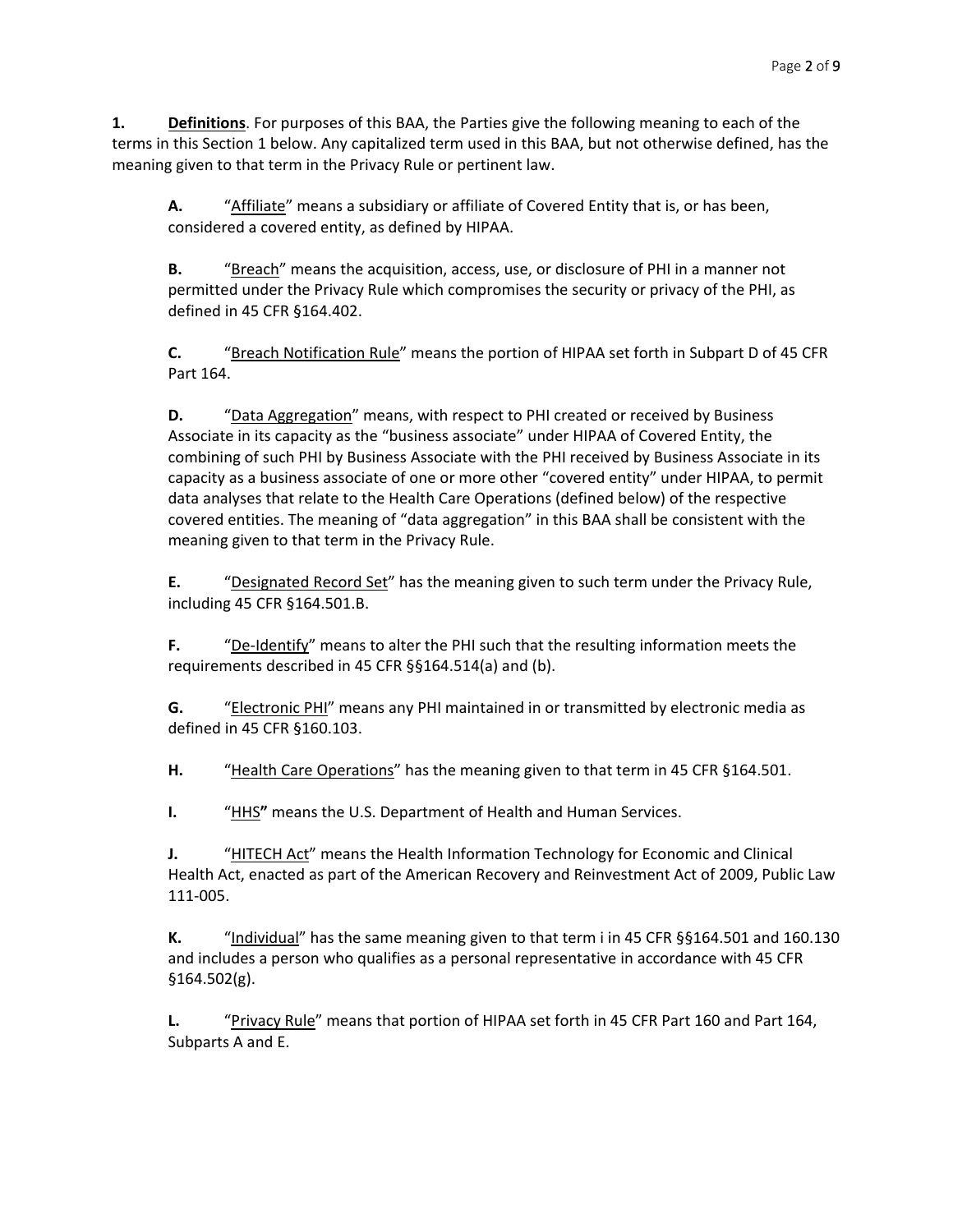**M.** *"Protected Health Information"* or "PHI" has the meaning given to the term "protected health information" in 45 CFR §§164.501 and 160.103, limited to the information created or received by Business Associate from or on behalf of Covered Entity.

 **N.** "Security Incident" means the attempted or successful unauthorized access, use, an information system. disclosure, modification, or destruction of information or interference with system operations in

 **O.** "Security Rule" means the Security Standards for the Protection of Electronic Health Information provided in 45 CFR Part 160 & Part 164, Subparts A and C.

 health information" as defined in 45 CFR §§164.501 and 160.103 that is not rendered unusable, unreadable or indecipherable to unauthorized individuals through the use of a technology or methodology specified by the HHS Secretary in the guidance issued pursuant to the HITECH Act **P.** "Unsecured Protected Health Information" or "Unsecured PHI" means any "protected and codified at 42 USC §17932(h).

## **2. Use and Disclosure of PHI.**

**A.** Except as otherwise provided in this BAA, Business Associate may use or disclose PHI as reasonably necessary to provide the services described in the Agreement to Covered Entity, and to undertake other activities of Business Associate permitted or required of Business Associate by this BAA or as required by law.

 that (i) the disclosures are required by law; or (ii) Business Associate obtains, in writing, prior to making any disclosure to a third party (a) reasonable assurances from this third party that the PHI will be held confidential as provided under this BAA and used or further disclosed only as required by law or for the purpose for which it was disclosed to this third party and (b) an confidentiality of the PHI, to the extent it has knowledge of the breach. **B.** Except as otherwise limited by this BAA or federal or state law, Covered Entity authorizes Business Associate to use the PHI in its possession for the proper management and administration of Business Associate's business and to carry out its legal responsibilities. Business Associate may disclose PHI for its proper management and administration, provided agreement from this third party to notify Business Associate immediately of any breaches of the

 Section 13405(b) of the HITECH Act (codified at 42 USC §17935(b)) and any of the act's **C.** Business Associate will not use or disclose PHI in a manner other than as provided in this BAA, as permitted under the Privacy Rule, or as required by law. Business Associate will use or disclose PHI, to the extent practicable, as a limited data set or limited to the minimum necessary amount of PHI to carry out the intended purpose of the use or disclosure, in accordance with implementing regulations adopted by HHS, for each use or disclosure of PHI.

 Entity's PHI that Business Associate or any of its agents or subcontractors have in their **D.** Upon request, Business Associate will make available to Covered Entity any of Covered possession.

**E.** Business Associate may use PHI to report violations of law to appropriate Federal and State authorities, consistent with 45 CFR §164.502(j)(1).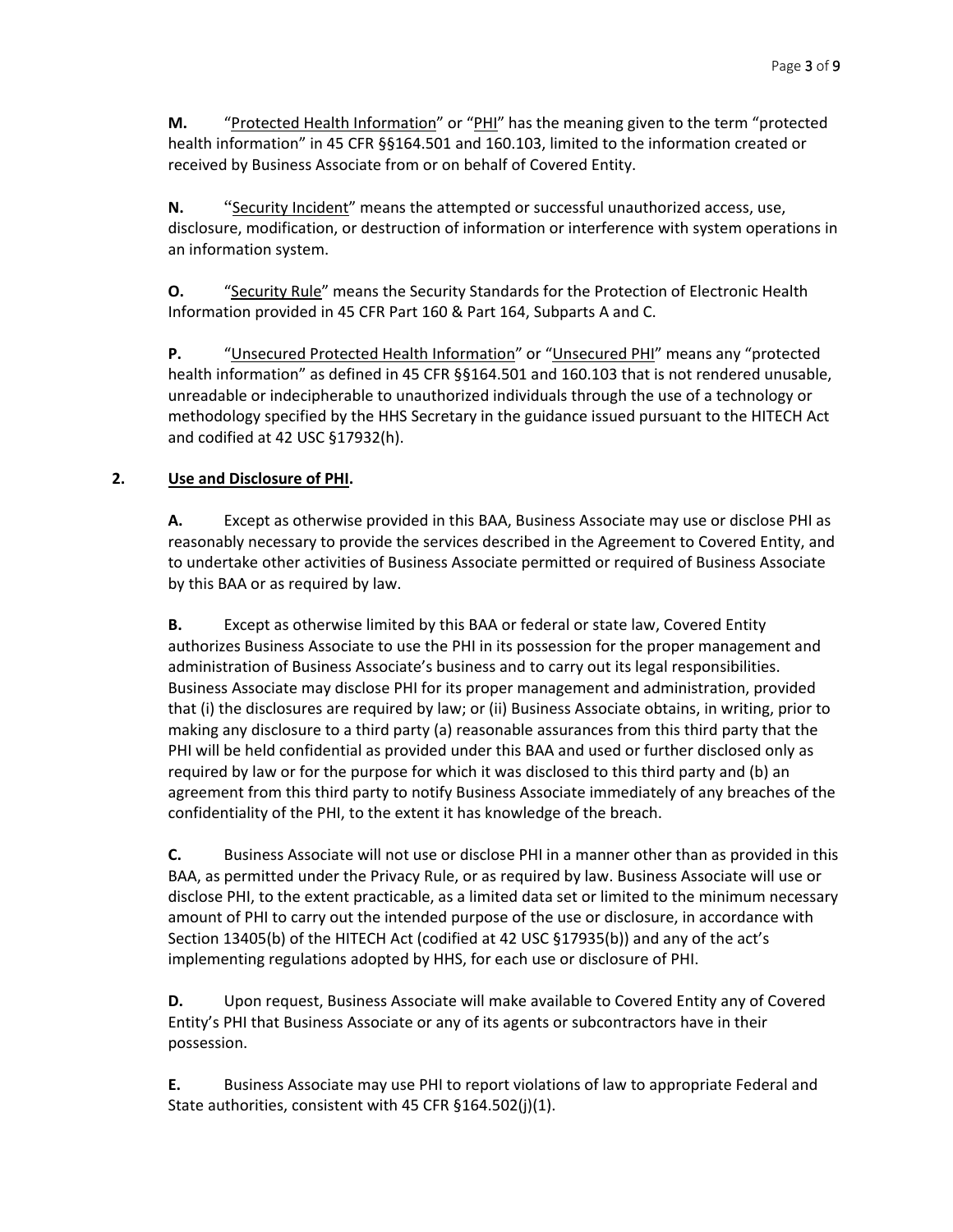appropriately protect the confidentiality, integrity and availability of the Electronic PHI that it creates, reasonable steps, including providing adequate training to its employees to ensure compliance with this BAA and to ensure that the actions or omissions of its employees or agents do not cause Business **3.** Safeguards Against Misuse of PHI. Business Associate will use appropriate safeguards to prevent the use or disclosure of PHI other than as provided by the Agreement or this BAA and Business Associate agrees to implement administrative, physical, and technical safeguards that reasonably and receives, maintains or transmits on behalf of Covered Entity. Business Associate agrees to take Associate to breach the terms of this BAA.

**4. Reporting Disclosures of PHI and Security Incidents**. Business Associate will report to Covered Entity in writing any use or disclosure of PHI not provided for by this BAA of which it becomes aware and Business Associate agrees to report to Covered Entity any Security Incident affecting Electronic PHI of Covered Entity of which it becomes aware. Business Associate agrees to report any such event within five business days of becoming aware of the event.

 forth in 45 CFR §164.410, but in no case later than 30 calendar days after discovery of a Breach. Business of Subpart D of 45 CFR §164 that are imposed on Covered Entity as a result of a Breach committed by **5. Reporting Breaches of Unsecured PHI**. Business Associate will notify Covered Entity in writing promptly upon the discovery of any Breach of Unsecured PHI in accordance with the requirements set Associate will reimburse Covered Entity for any costs incurred by it in complying with the requirements Business Associate.

**6. Mitigation of Disclosures of PHI**. Business Associate will take reasonable measures to mitigate, to the extent practicable, any harmful effect that is known to Business Associate of any use or disclosure of PHI by Business Associate or its agents or subcontractors in violation of the requirements of this BAA.

7. Agreements with Agents or Subcontractors. Business Associate will ensure that any of its writing to the restrictions and conditions concerning uses and disclosures of PHI contained in this BAA agents or subcontractors that have access to, or to which Business Associate provides, PHI agree in and agree to implement reasonable and appropriate safeguards to protect any Electronic PHI that it creates, receives, maintains or transmits on behalf of Business Associate or, through the Business Associate, Covered Entity. Business Associate shall notify Covered Entity, or upstream Business Associate, of all subcontracts and agreements relating to the Agreement, where the subcontractor or agent receives PHI as described in section 1.M. of this BAA. Such notification shall occur within 30 (thirty) calendar days of the execution of the subcontract by placement of such notice on the Business Associate's primary website. Business Associate shall ensure that all subcontracts and agreements provide the same level of privacy and security as this BAA.

8. Audit Report. Upon request, Business Associate will provide Covered Entity, or upstream Business Associate, with a copy of its most recent independent HIPAA compliance report (AT-C 315), HITRUST certification or other mutually agreed upon independent standards based third party audit report. Covered entity agrees not to re-disclose Business Associate's audit report.

# **9. Access to PHI by Individuals**.

 **A.** Upon request, Business Associate agrees to furnish Covered Entity with copies of the PHI maintained by Business Associate in a Designated Record Set in the time and manner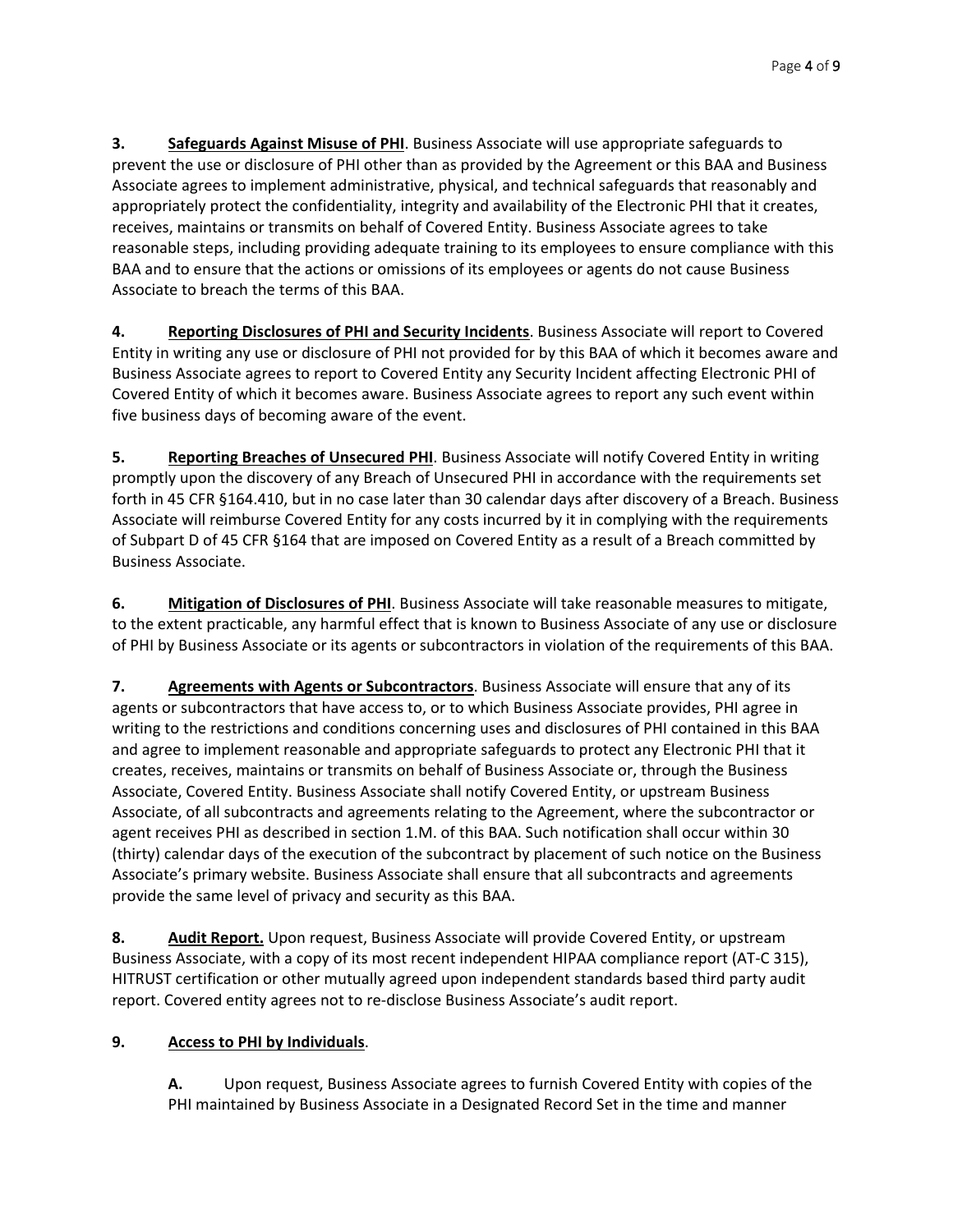access to PHI under 45 CFR §164.524. designated by Covered Entity to enable Covered Entity to respond to an Individual's request for

 **B.** In the event any Individual or personal representative requests access to the Individual's PHI directly from Business Associate, Business Associate within ten business days, will forward that request to Covered Entity. Any disclosure of, or decision not to disclose, the PHI requested by an Individual or a personal representative and compliance with the requirements applicable to an Individual's right to obtain access to PHI shall be the sole responsibility of Covered Entity.

## **10. Amendment of PHI**.

 a record about an Individual in a Designated Record Set that is maintained by, or otherwise procedures established by 45 CFR §164.526. Any request by Covered Entity to amend such **A.** Upon request and instruction from Covered Entity, Business Associate will amend PHI or within the possession of, Business Associate as directed by Covered Entity in accordance with information will be completed by Business Associate within 15 business days of Covered Entity's request.

 days will forward this request to Covered Entity. Any amendment of, or decision not to amend, the PHI or record as requested by an Individual and compliance with the requirements applicable to an Individual's right to request an amendment of PHI will be the sole responsibility of Covered Entity. **B.** In the event that any Individual requests that Business Associate amend such Individual's PHI or record in a Designated Record Set, Business Associate within ten business

# **11. Accounting of Disclosures**.

 disclosures as required by 45 CFR §164.528(a). Business Associate also will make available Business Associate will furnish Covered Entity the following with respect to any covered disclosures by Business Associate: (i) the date of disclosure of PHI; (ii) the name of the entity or person who received PHI, and, if known, the address of such entity or person; (iii) a brief **A.** Business Associate will document any disclosures of PHI made by it to account for such information related to such disclosures as would be required for Covered Entity to respond to a request for an accounting of disclosures in accordance with 45 CFR §164.528. At a minimum, description of the PHI disclosed; and (iv) a brief statement of the purpose of the disclosure which includes the basis for such disclosure.

 with this Section 10, within ten business days after written request by Covered Entity, to permit Covered Entity to make an accounting of disclosures as required by 45 CFR §164.528, or in the Business Associate will provide an accounting of its disclosures of PHI upon request of the Individual, if and to the extent that such accounting is required under the HITECH Act or under HHS regulations adopted in connection with the HITECH Act. **B.** Business Associate will furnish to Covered Entity information collected in accordance event that Covered Entity elects to provide an Individual with a list of its business associates,

 **C.** In the event an Individual delivers the initial request for an accounting directly to Business Associate, Business Associate will within ten business days forward such request to Covered Entity.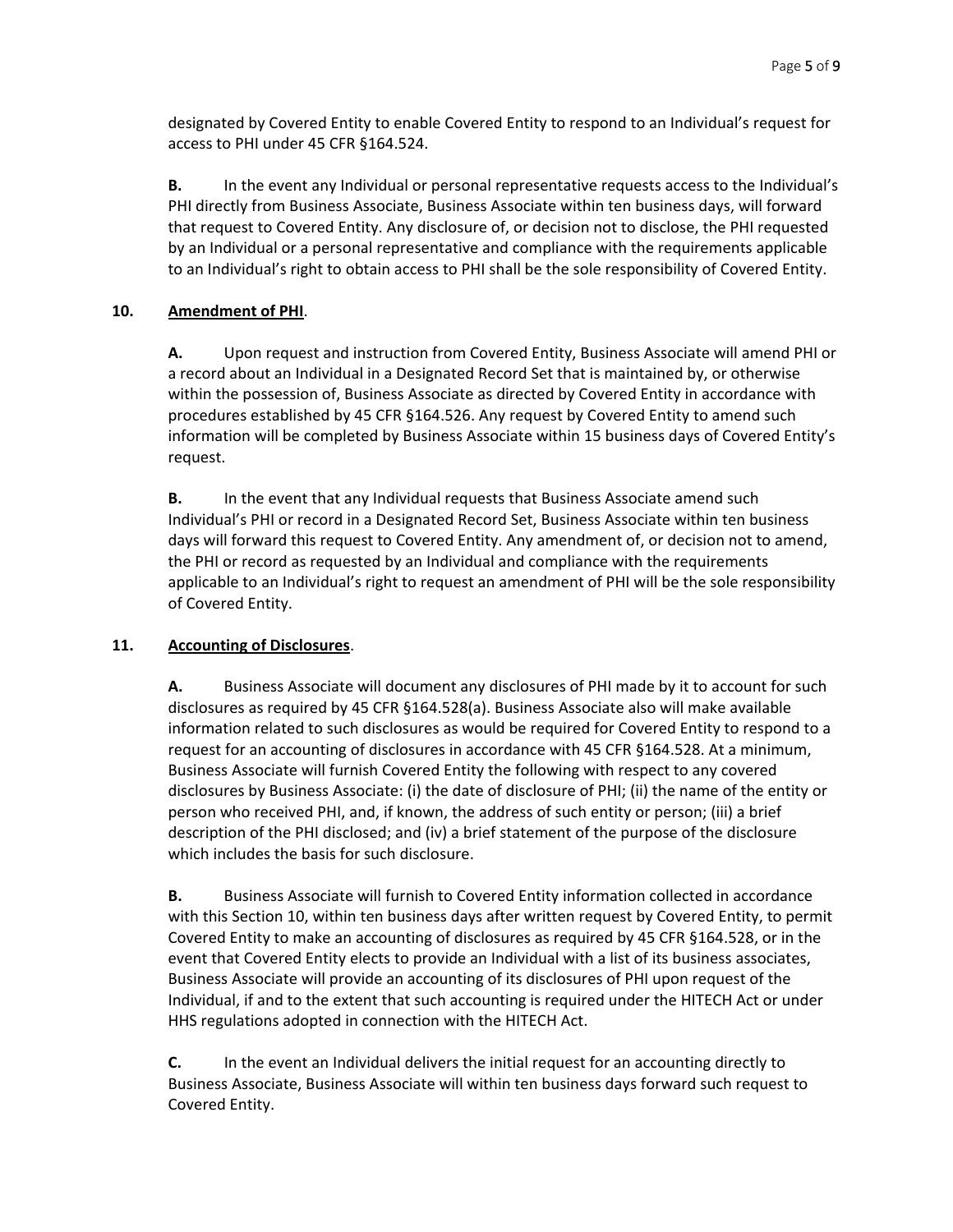**12. Availability of Books and Records**. Business Associate will make available its internal practices, compliance with HIPAA, and this BAA. books, agreements, records, and policies and procedures relating to the use and disclosure of PHI, upon request, to the Secretary of HHS for purposes of determining Covered Entity's and Business Associate's

**13. Responsibilities of Covered Entity**. With regard to the use and/or disclosure of Protected Health Information by Business Associate, Covered Entity agrees to:

**A.** Notify Business Associate of any limitation(s) in its notice of privacy practices in accordance with 45 CFR §164.520, to the extent that such limitation may affect Business Associate's use or disclosure of PHI.

**B.** Notify Business Associate of any changes in, or revocation of, permission by an Individual to use or disclose Protected Health Information, to the extent that such changes may affect Business Associate's use or disclosure of PHI.

 **C.** Notify Business Associate of any restriction to the use or disclosure of PHI that Covered Entity has agreed to in accordance with 45 CFR §164.522, to the extent that such restriction may affect Business Associate's use or disclosure of PHI.

 manner that would not be permissible under HIPAA if done by Covered Entity. **D.** Except for data aggregation or management and administrative activities of Business Associate, Covered Entity shall not request Business Associate to use or disclose PHI in any

 on Business Associate with respect to any data shared with it under the Agreement, including any and all **14. Data Ownership.** Business Associate's data stewardship does not confer data ownership rights forms thereof.

# **15. Term and Termination**.

**A.** This BAA will become effective on the date first written above, and will continue in effect until all obligations of the Parties have been met under the Agreement and under this BAA.

 breach, to Covered Entity's reasonable satisfaction, within 30 days after written notice from not feasible. **B.** Covered Entity may terminate immediately this BAA, the Agreement, and any other related agreements if Covered Entity makes a determination that Business Associate has breached a material term of this BAA and Business Associate has failed to cure that material Covered Entity. Covered Entity may report the problem to the Secretary of HHS if termination is

 this BAA, then Business Associate will provide Covered Entity with written notice of the existence of the breach and shall provide Covered Entity with 30 days to cure the breach. Covered Entity's failure to cure the breach within the 30-day period will be grounds for **C.** If Business Associate determines that Covered Entity has breached a material term of immediate termination of the Agreement and this BAA by Business Associate. Business Associate may report the breach to HHS.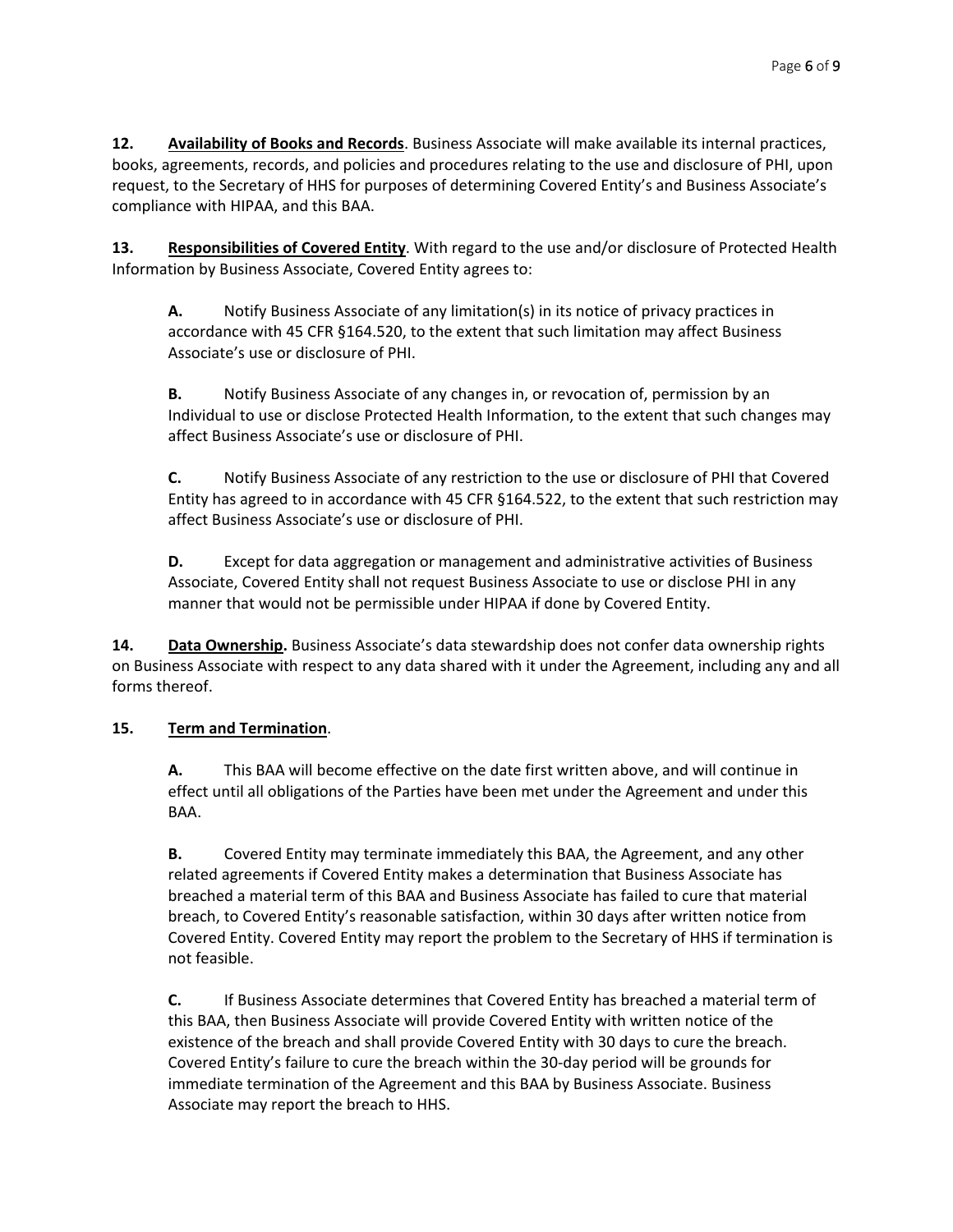Business Associate will not retain any copies of such information. This provision will apply to PHI destruction infeasible. Upon mutual agreement of the Parties that return or destruction of the **D.** Upon termination of the Agreement or this BAA for any reason, all PHI maintained by Business Associate will be returned to Covered Entity or destroyed by Business Associate. in the possession of Business Associate's agents and subcontractors. If return or destruction of the PHI is not feasible, in Business Associate's reasonable judgment, Business Associate will furnish Covered Entity with notification, in writing, of the conditions that make return or PHI is infeasible, Business Associate will extend the protections of this BAA to such information for as long as Business Associate retains such information and will limit further uses and disclosures to those purposes that make the return or destruction of the information not feasible. The Parties understand that this Section 14.D. will survive any termination of this BAA.

## **16. Effect of BAA**.

 **A.** This BAA is a part of and subject to the terms of the Agreement, except that to the govern. extent any terms of this BAA conflict with any term of the Agreement, the terms of this BAA will

 **B.** Except as expressly stated in this BAA or as provided by law, this BAA will not create any rights in favor of any third party.

 effect or as amended at the time. **17. Regulatory References**. A reference in this BAA to a section in HIPAA means the section as in

 to a Party will be made via either first class mail, registered or certified or express courier, or electronic **18. Notices**. All notices, requests and demands or other communications to be given under this BAA mail to the Party's address given below:

**A.** If to Covered Entity, to:

Attn: T: E:

**B.** If to Business Associate, to:

Attn: T: E:

**19. Amendments and Waiver**. This BAA may not be modified, nor will any provision be waived or amended, except in writing duly signed by authorized representatives of the Parties. A waiver with respect to one event shall not be construed as continuing, or as a bar to or waiver of any right or remedy as to subsequent events.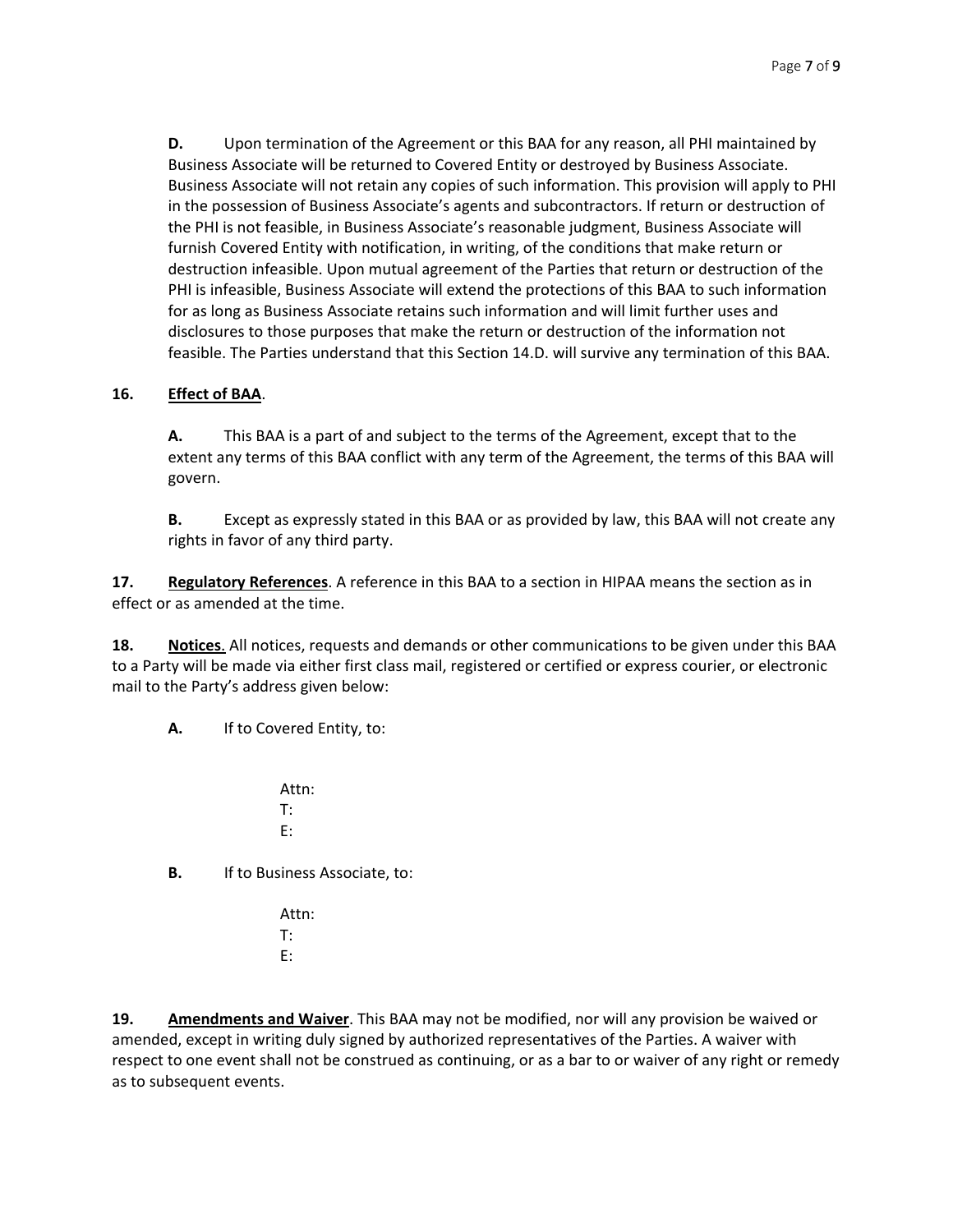clarified in forthcoming regulations and guidance. Each Party agrees to comply with the applicable provisions of the HITECH Act and any HHS regulations issued with respect to the HITECH Act. The Parties also agree to negotiate in good faith to modify this BAA as reasonably necessary to comply with the HITECH Act and its regulations as they become effective but, in the event that the Parties are unable to days' prior written notice to the other Party. **20.** HITECH Act Compliance. The Parties acknowledge that the HITECH Act includes significant changes to the Privacy Rule and the Security Rule. The privacy subtitle of the HITECH Act sets forth provisions that significantly change the requirements for business associates and the agreements between business associates and covered entities under HIPAA and these changes may be further reach agreement on such a modification, either Party will have the right to terminate this BAA upon 30-

*[The remainder of this page intentionally left blank; signatures on the following page]*